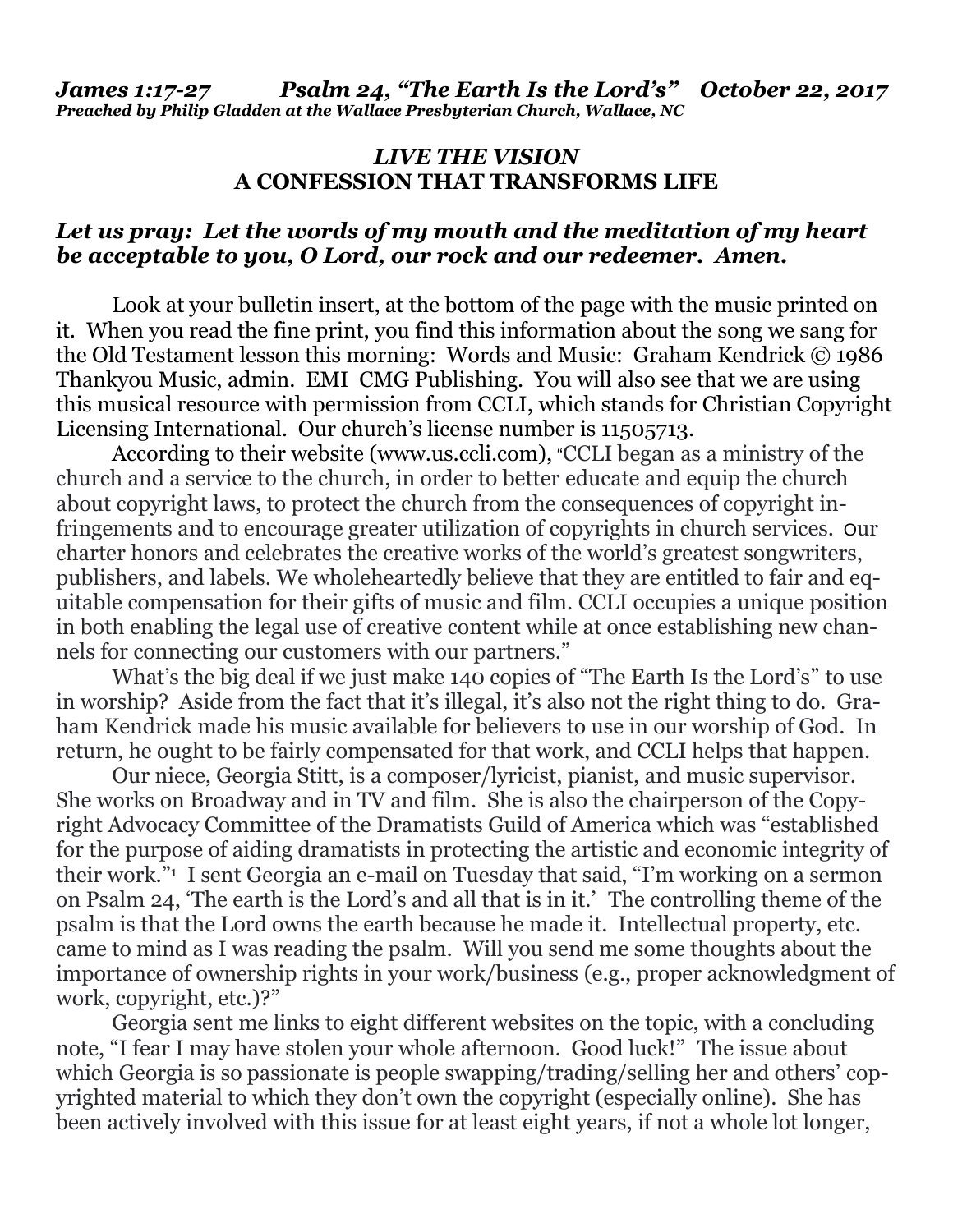and many other artists share her concerns. Georgia admits it was flattering at first to find out that lots of people were circulating her music, until her manager called her attention to a website that included a download of a piece of music she had never released to the public.2 At the risk of simplifying a complex issue, and, at the same time, putting words into her mouth, Georgia might say, "The piece of music is Georgia Stitt's, and all that is in it, for she has written it upon the sheet music."

"The earth is the Lord's and all that is in it, the world, and those who live in it; for he has founded it on the seas, and established it on the rivers." (Psalm 24:1)

"In the beginning when God created the heavens and the earth, the earth was a formless void and darkness covered the face of the deep, while a wind from God swept over the face of the waters. . . And on the seventh day God finished the work that he had done, and he rested on the seventh day from all the work that he had done." (Genesis 1:1-2; 2:2)

"O come, let us sing to the Lord; let us make a joyful noise to the rock of our salvation! For the Lord is a great God, and a great King above all gods. In his hands are the depths of the earth; the heights of the mountains are his also. The sea is his, for he made it, and the dry land, which his hands have formed. O come, let us worship and bow down, let us kneel before the Lord, our Maker! For he is our God, and we are the people of his pasture, and the sheep of his hand." (Psalm 95:1, 3-7)

Several years ago I was at the Little Chapel on the Boardwalk Presbyterian Church at Wrightsville Beach. I noticed an 8 x 11" piece of paper stuck to the wall on which someone had written, "There is a God, and it is not you." That's a rather direct way of summarizing the fundamental confession that God is sovereign, that God rules over all, that God is not only the Creator, God is also our Redeemer and our Sustainer. Psalm 24:1 proclaims that perspective on reality and life — it all belongs to God because God made it all.

If we are willing to make that confession about God, God's creation, and our place in God's creation, what are we supposed to do after we've confessed? In other words, how are we to live as people who worship and serve the one true God who owns everything there is?

I told the Wednesday morning Bible study, "If Eleanor Walker were here today, she would surely mention Jimmy Stewart in the movie *Shenandoah*." Eleanor loved that movie! We could respond to God's providence and sovereignty and goodness in the same way as Charlie Anderson, a Virginia farmer trying to keep his family out of the Civil War. Near the beginning of the movie, after Charlie's wife has died, the family is gathered around the supper table, with an empty place setting for his dead wife. Charlie tells his gathered children, "Now your mother wanted all of you raised as good Christians, and I might not be able to do that thorny job as well as she could, but I can do a little something about your manners." When they all bow their heads, Charlie prays, "Lord, we cleared this land, we plowed it, sowed it, and harvested it. We cooked the harvest. We wouldn't be here, we wouldn't be eatin', if we hadn't done it all ourselves. We worked dog-bone hard for every crumb and morsel, but we thank you just same anyway, Lord, for the food we're about to eat. Amen." In the same way, we could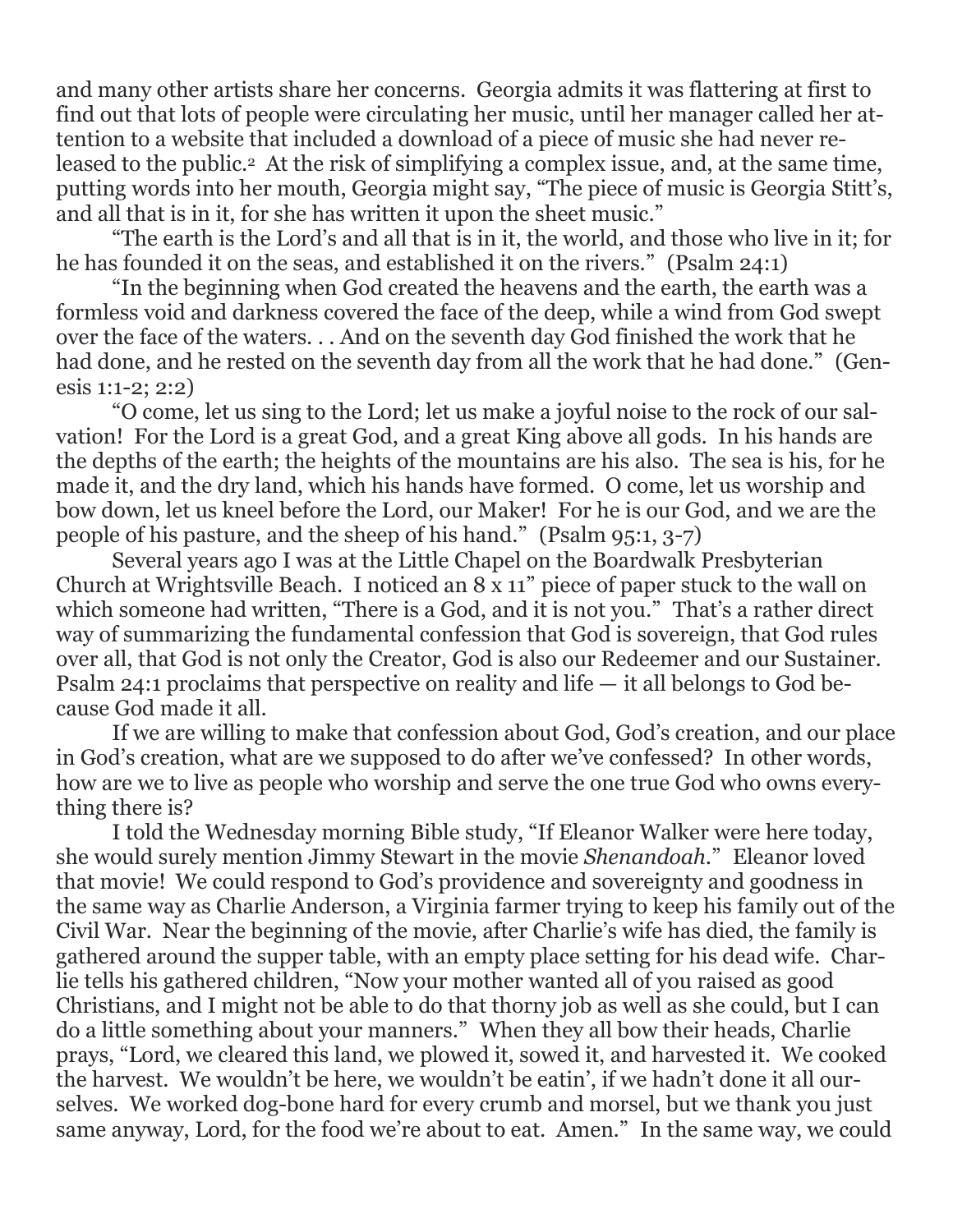respond to God's goodness and provision as Timothy Dexter, an 18th century businessman described, "An ungrateful man is like a hog under a tree eating acorns, but never looking up to see where they come from."

But God's Word and our faith show us another way. James 1:17-18 reminds us that "every generous act of giving, with every perfect gift, is from above, coming down from the Father of lights, with whom there is no variation or shadow due to change. In fulfillment of his own purpose he gave us birth by the word of truth, so that we would become a kind of first fruits of his creatures."

There are three things stuck to my computer monitor in my study. From right to left: a Davidson College magnet; a Calvin and Hobbes cartoon; and a sticker from a Gideons dinner from a few years ago that says, "But be ye doers of the word" (James 1:22a). That is James' advice to all of us who confess that the earth is the Lord's and all that is in it. God's goodness, God's generosity, God's sovereignty, God's Kingship all call for our response.

That's why Psalm 24 is a confession that transforms life.3 The psalmist asks, "Who shall ascend the hill of the Lord? And who shall stand in his holy place?" In other words, what kind of people are we to be, those of us who confess that God is the owner of the world? "Those who have clean hands and pure hearts, who do not lift up their souls to what is false, and do not swear deceitfully. They will receive blessing from the Lord, and vindication from the God of their salvation." (Psalm 24:3-5)

Before you think that excludes you and me (because, honestly, which of us truly has "clean hands and pure hearts,") realize the psalmist is calling us to worship *and* to serve. The confession that God is sovereign and the owner of everything there is can transform our lives and shape how we live. So you see the vital connection between our worship of God and our ethics as people of faith, the vital connection between our faith and our actions, the vital connection between our thankfulness to God and, in turn, our generosity to our neighbors. In an article on Psalm 24, Rolf Jacobson point out, "If entering into God's sphere requires one to leave something at the altar, as it were, one also leaves the altar with something sacred: a blessing from the Lord . . . One does not take up my life falsely and when one leaves, one will take a blessing from the Lord ... The blessing is bestowed not for the sake of the individual per se, but for the sake of the neighbor." 4

Almost sixteen years ago, I preached a series of sermons from January 13, 2002 through March 31, 2002 on The Apostles' Creed. The first sermon was called "I Believe . . . The Good News of Creation." In my sermon, I said, "We begin our affirmation of faith in the Apostles' Creed with these words: *I believe in God the Father Almighty, Maker of heaven and earth*. Is that all we have to say about God? Can't we think of anything else to add about God? Why such a short statement to begin with? As someone said in Bible study on Wednesday, '*That says it all!*' We affirm our faith in God but not just *any* God. We affirm our faith in the God who made everything there is and we affirm our faith in the God who has been revealed through Jesus Christ."

Today's Opening Sentences reflect that vital connection between our worship and our right living — "Let the words of God's own Son, Jesus, enter our hearts and trans